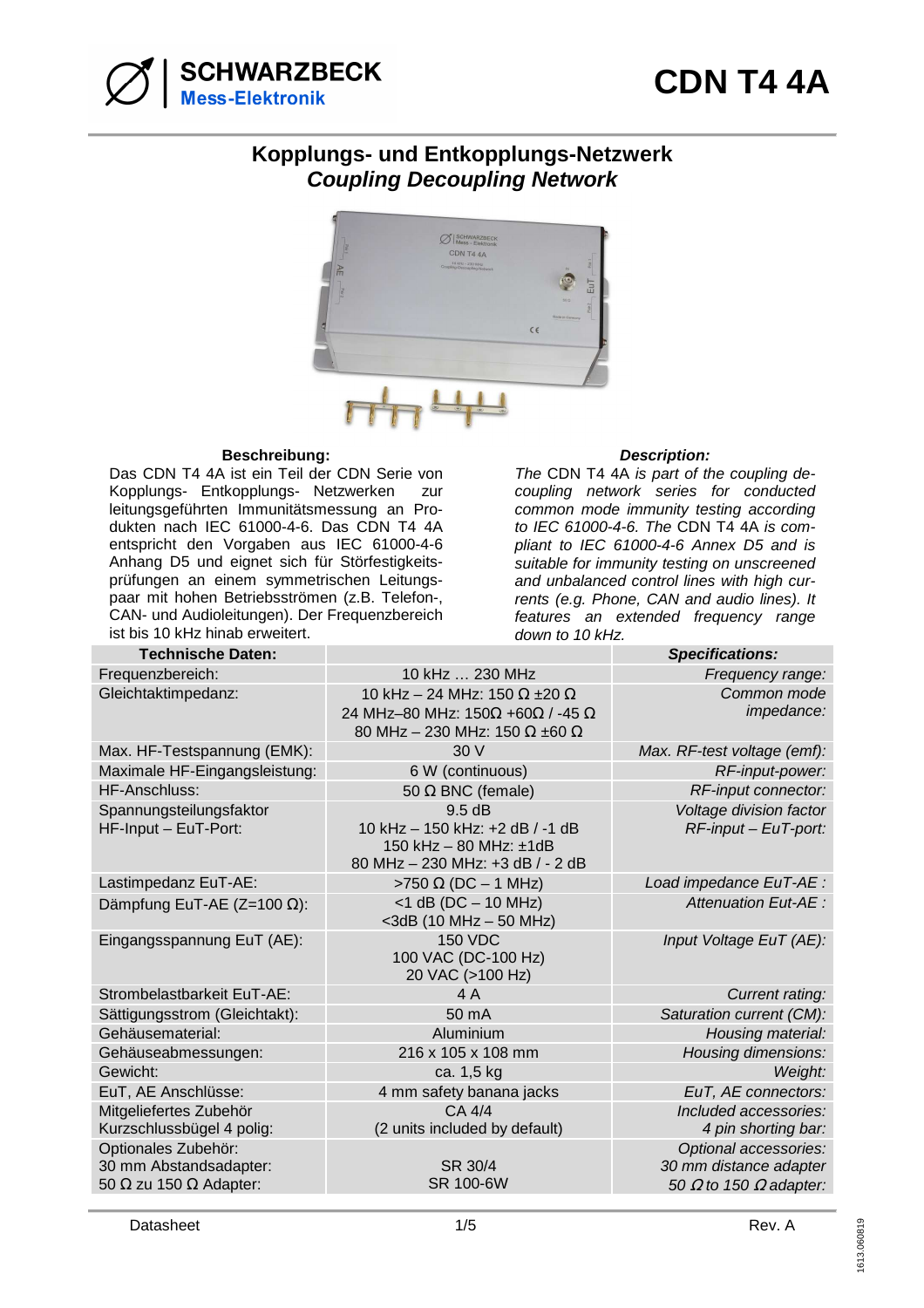

Das CDN T4 4A ist für Messungen auf einer symmetrischen Leitung vorgesehen. Der Frequenzbereich umfasst 10 kHz bis 230 MHz. Im Bild 7 ist das Prinzipschaltbild gezeigt.

Das CDN T4 4A erfüllt die Anforderungen der Normen IEC 61000-4-6, IEC 61326 und NAMUR NE 21. Die CDNs werden mit individuellen Prüfprotokollen für die Gleichtaktimpedanz und das Spannungsteilungsmaß ausgeliefert.

Das im CDN verbaute Symmetriernetzwerk weist prinzipbedingt Serienresonanzen auf, die das Nutzsignal belasten. Durch ein spezielles Dämpfungsnetzwerk kann der Einfluss dieser Resonanzen verringert werden. Im Bereich niedriger Frequenzen beträgt die parallele Lastimpedanz mehr als  $750 \Omega$  (entsprechend <3 dB Dämpfung im 600 Ω-System). Typische Werte der Lastimpedanz sind in Bild 4 dargestellt. Im Bereich höherer Frequenzen ist die im CDN verbaute Leitung zu berücksichtigen; diese ist auf 100  $\Omega$  Systemimpedanz ausgelegt, aber auch für 120 Ω-Systeme verwendbar. Die Dämpfung ist in Bild 5 dargestellt.

Bei der Messung ist darauf zu achten, dass das CDN in einem abgeschlossenen Stromkreis verwendet wird. Fehler- und Gleichtaktströme magnetisieren das Eisen der verbauten Drosseln und verschlechtern so die HF-Eigenschaften. Es ist darauf zu achten, dass der Gleichtaktstrom 50 mA nicht überschreitet.

Zur Überprüfung oder Kalibrierung des Messaufbaus sind diverse optional erhältliche Zubehörteile verfügbar.

Die Erdung zum Messaufbau erfolgt über die leitende Grundplatte des CDNs. Zusätzlich ist auf der AE-Seite ein M4 Schraubanschluss und alternativ eine 4 mm Buchse zur Erdung vorgesehen. Zur Befestigung des CDNs sind vier 6 mm Nuten auf der nicht lackierten Grundplatte vorhanden.

Zur Erhöhung der Betriebssicherheit sind die Anschlüsse als Sicherheitsbuchsen ausgeführt. Es wird empfohlen, für eigene Adapter spezielle 4 mm Sicherheitsstecker zu verwenden. Diese sind optional erhältlich.

The CDN T4 4A is intended to inject common mode disturbance signals to control lines in the frequency range 150 kHz to 230 MHz. The circuitry is shown in Fig. 7.

All CDNs comply with the requirements of IEC 61000-4-6, IEC 61326 and NAMUR NE21. Each CDN comes with individually measured data and a calibration certificate for common mode impedance and voltage division factor.

T-series CDN incorporate a balancing network as defined in IEC 61000-4-6 to connect the disturbance source to the common mode point of the balanced line causing load and resonances on the balanced line. These have been reduced by means of an additional damping network, so that the load impedance is greater than  $750 \Omega$ (Equivalent to 3 dB insertion loss in a 600  $\Omega$ system) in the low frequency range (see fig. 4). For higher frequencies the transmission line (designed for 100  $\Omega$ , also usable for 120  $\Omega$ -systems) needs to be considered. The insertion loss is shown in fig. 5.

Because of the high permeability cores used inside the CDN it is important to ensure that the current flows through the CDN in both directions. Common mode currents do not cancel out and can drive the cores into saturation, thereby reducing RF performance. The common mode current has to be  $<50$  mA:

A variety of calibration adapters and other accessories is available as an option.

The connection to ground can be accomplished using the ground plane of the CDN. Additionally there is a M4 thread located at the AE side to ground as well as a 4 mm socket to connect the device to ground.

To improve the operational safety the connections are carried out as security sockets. We recommend to use special 4 mm security plugs if you plan to design your own adapters. Those connectors can be purchased optionally.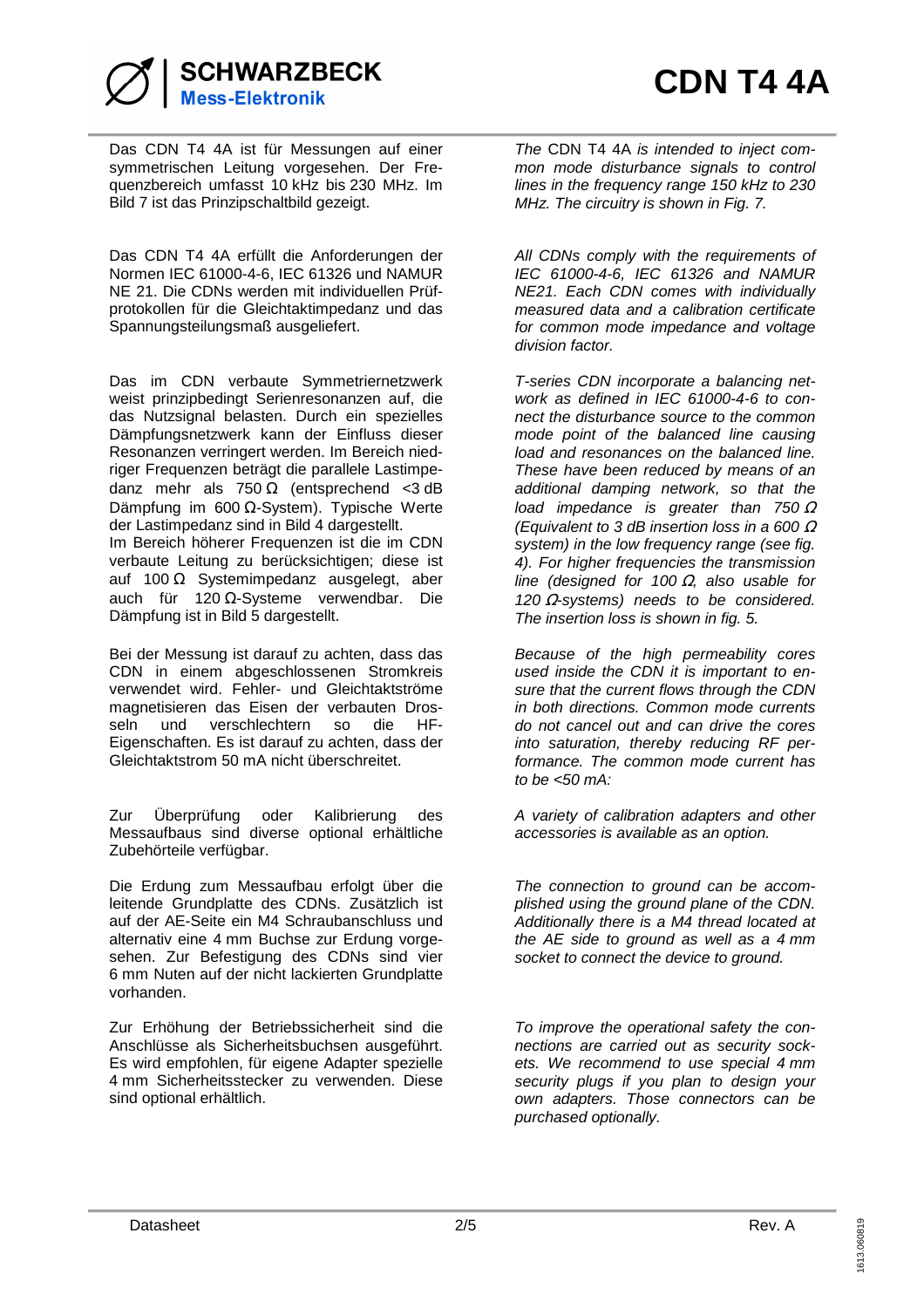**CDN T4 4A**





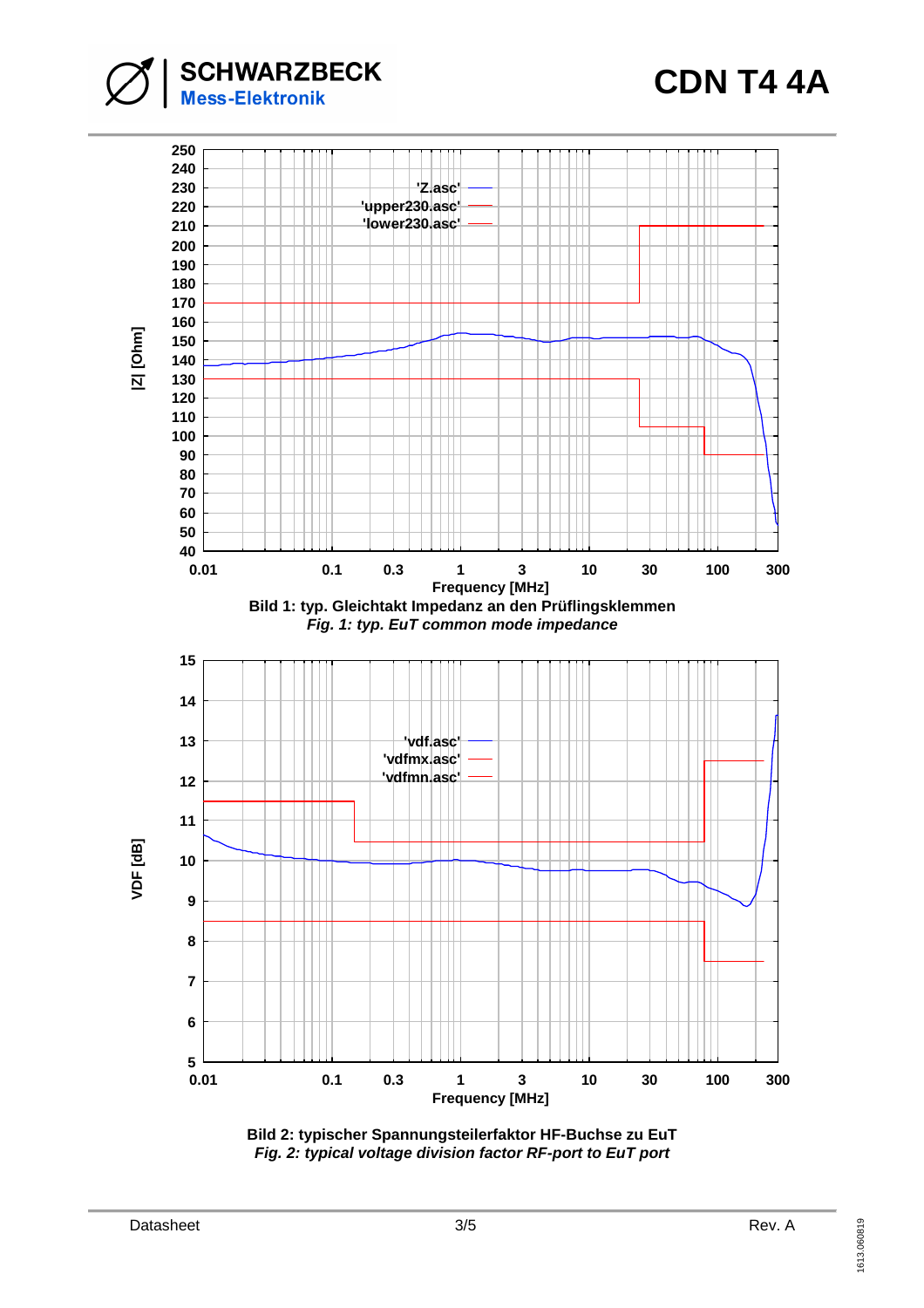